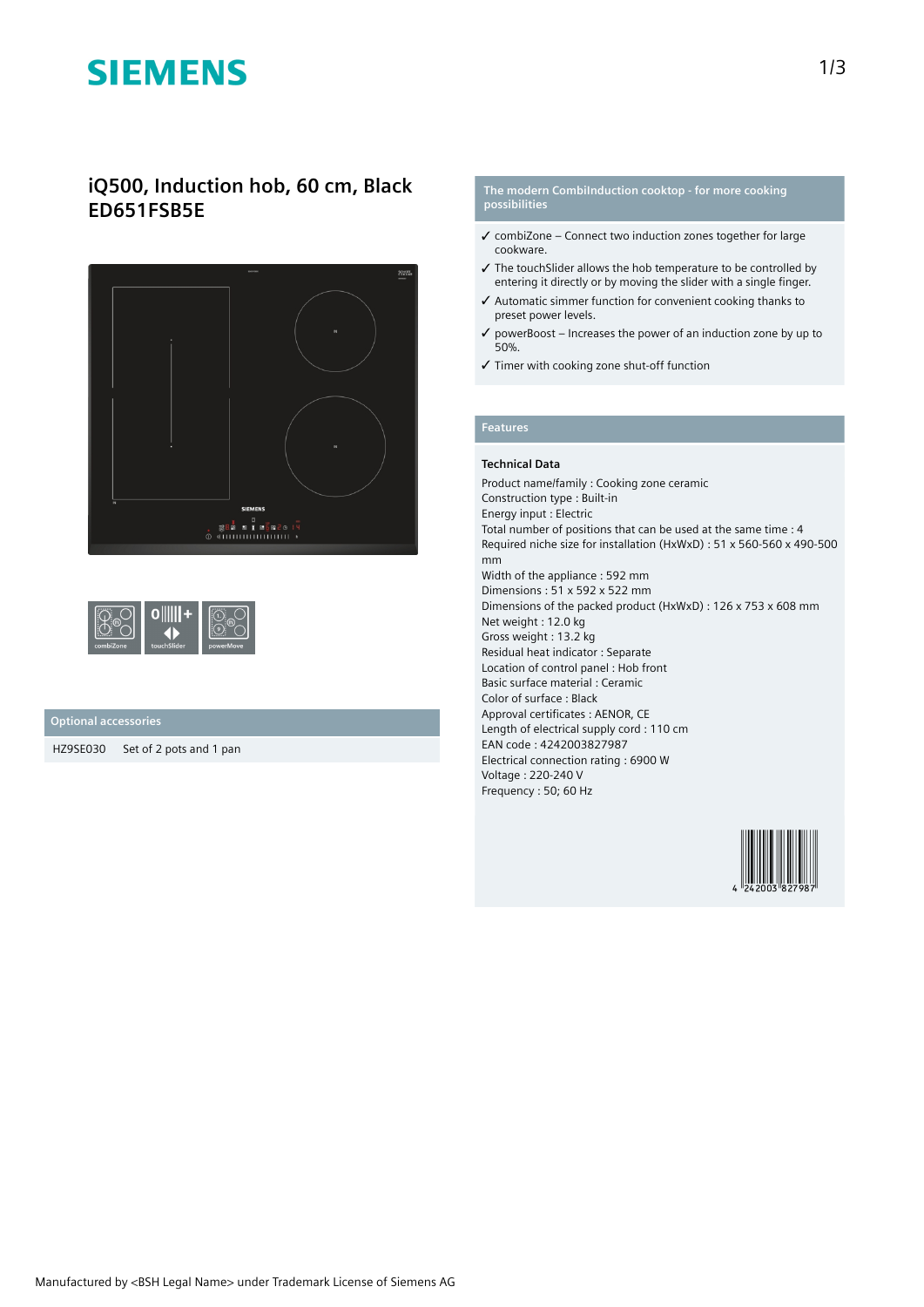# **SIEMENS**

## **iQ500, Induction hob, 60 cm, Black ED651FSB5E**

### **Features**

#### **Design**

- 3 sided bevelled frameless finish
- 60 cm: space for 4 pots or pans.

#### **Flexibility of cooking zones**

- combiZone
- : use bigger cookware by connecting two classic cooking zones into one large zone.
- Cooking zone front left: 190 mm, 210 mm, 2.2 KW (max. power 3.7 KW)
- Cooking zone rear left: 190 mm, 210 mm, 2.2 KW (max. power 3.7 KW)
- Cooking zone rear right: 145 mm , 1.4 KW (max power 2.2 KW)
- Cooking zone front right: 180 mm, 1.8 KW (max. power 3.1 KW)

#### **Usage convenience**

- touchSlider control: directly control the power with the imprinted touch bar.
- 17 power levels: precisely adapt the heat with 17 power levels (9 main levels and 8 intermediate levels).
- Timer for all zones
- : switches off the cooking zone at the end of the time set (e.g. for boiled eggs).
- Acoustic signal
- : an alarm sounds at the end of the time set (e.g. for pasta).

### **Time saving & efficiency**

#### ● Power boost setting

- : boil water faster thanks to 50% more energy than at the highest standard level.
- 2-steps: increase or decrease the power level simply by moving the pot forwards or backwards.
- quickStart function: when switching on, the hob automatically selects the cooking zone with cookware (when placed on a zone whilst the hob is off).
- reStart function: in case of unintentional switch-off, this feature restores all previous settings by switching on the hob again within 4 seconds.

#### **Safety**

- 2 stage residual heat indicators: indicates which cooking zones are still hot or warm.
- Control panel lock: prevent unintended activation of the hob.
- Control panel pause: wipe overboiled liquids without unintentionally changing settings (blocking all touch buttons for 30 seconds).
- Main on/off switch: switch off all cooking zones at the touch of a button.
- Automatic safety switch off: for safety reasons, heating stops after a preset time if not used (possible to customise).
- Energy Consumption Display: shows the electricity consumption of the last cooking process.

#### **Installation**

- Dimensions of the product (HxWxD mm): 51 x 592 x 522
- Required niche size for installation (HxWxD mm) : 51 x 560 x (490 - 500)
- Min. worktop thickness: 16 mm
- Connected load: 6.9 KW
- Connection current management (20, 16, 13, 10 Amps options): limit the maximum power if needed (depends on fuse protection of electric installation).
- Power cord: 1.1 m, Cable included in packaging